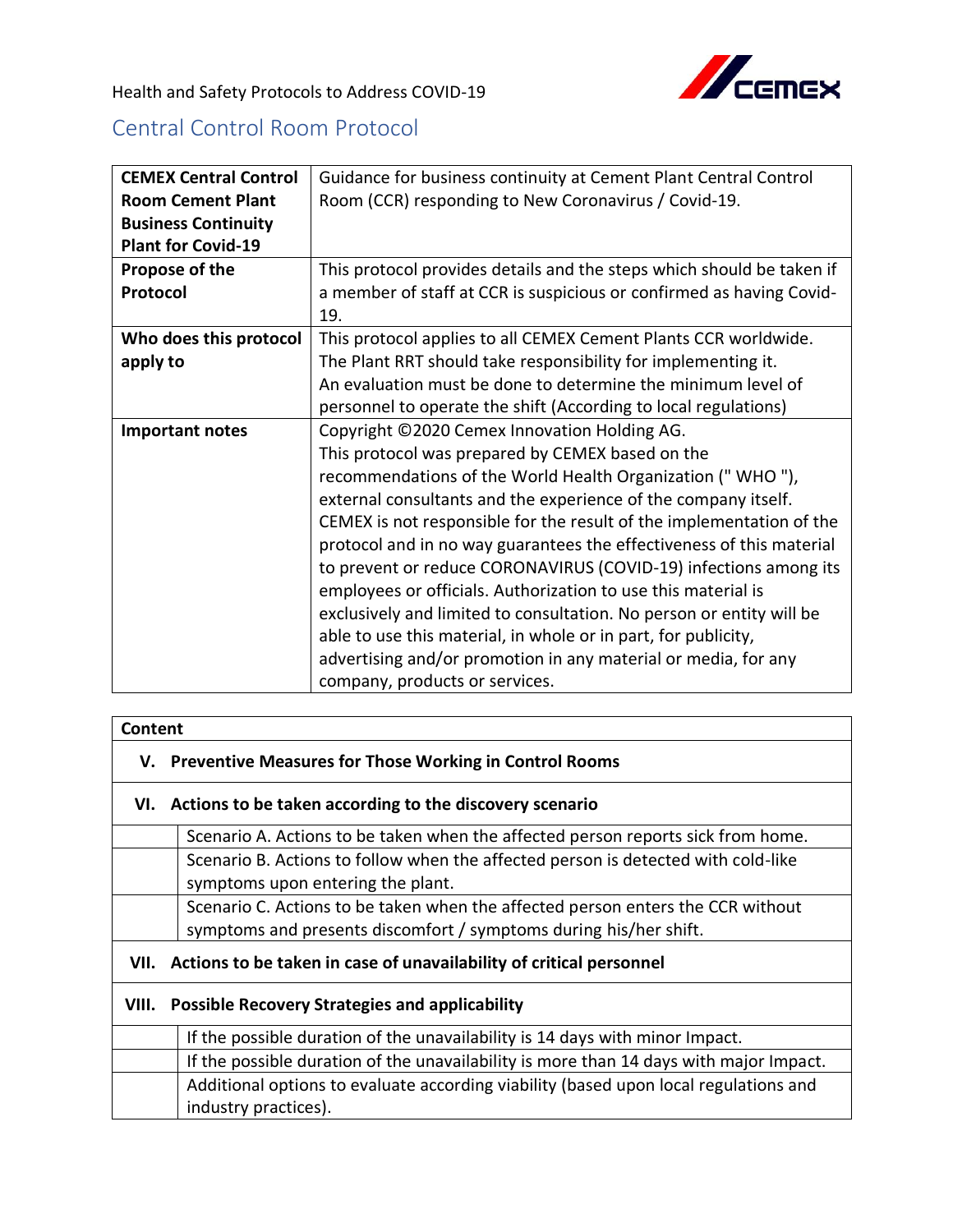

## **Content**

## **IX. Table of possible Recovery Strategies and applicability (summarized version)**

| I. Preventive Measures for Those Working in Control Rooms |                                                                                                              |
|-----------------------------------------------------------|--------------------------------------------------------------------------------------------------------------|
| 1.                                                        | Avoid physical contact, no handshakes, etc.                                                                  |
| 2.                                                        | Keep a minimum of 2 meters (6 feet) between you and anyone else you interact with:                           |
|                                                           | a) Sufficient spacing between the chairs must be in place:                                                   |
|                                                           | b) Limit the number of workers In the Control Room at any one time.                                          |
|                                                           | c) Display signage to confirm the requirement.                                                               |
|                                                           | d) Sanitization/hand washing stations shall be in place at the entry and exit points<br>to the Control Room. |
| 3.                                                        | Limit the number of people around drinks machines that are available in or near the                          |
|                                                           | Control Room. Consider removing these machines to eliminate potential interactions                           |
|                                                           | between people.                                                                                              |
| 4.                                                        | Keep enough ventilation within Control Room such as opening windows and doors.                               |
| 5.                                                        | Clean-up surfaces and increase cleaning / sanitising regimes. Surfaces (e.g. desks and                       |
|                                                           | tables) and objects (e.g. telephones, keyboards) need to be wiped with disinfectant                          |
|                                                           | regularly.                                                                                                   |
| 6                                                         | Before entering the work, areas people must wash their hands thoroughly following                            |
|                                                           | the WHO guidance. It is also recommended to wash hands frequently during their                               |
|                                                           | shift and as when required.                                                                                  |
| 7                                                         | Remove or disable entry systems that require skin contact e.g. fingerprint scanners.                         |
|                                                           |                                                                                                              |
| 8                                                         | Stairs should be used in preference to lifts or Elevators.                                                   |
| 9                                                         | Where lifts or Elevators must be used:                                                                       |
|                                                           | a) Lower their capacity to reduce congestion and contact at all times                                        |
|                                                           | b) Mark standing position on the lift/elevator floor to Indicate a standing position                         |
|                                                           | for each person facing walls.                                                                                |
|                                                           | c) Regularly clean touchpoints, doors, buttons etc.                                                          |

| II. Actions to be taken according to the discovery scenario |                                                                                                                                   |  |
|-------------------------------------------------------------|-----------------------------------------------------------------------------------------------------------------------------------|--|
| 1.                                                          | One or more cases in CCR staff may present with different discovery scenarios:                                                    |  |
|                                                             | A. The person feels ill and reports sick from home.<br>B. The person is detected with cold-like symptoms upon entering the plant. |  |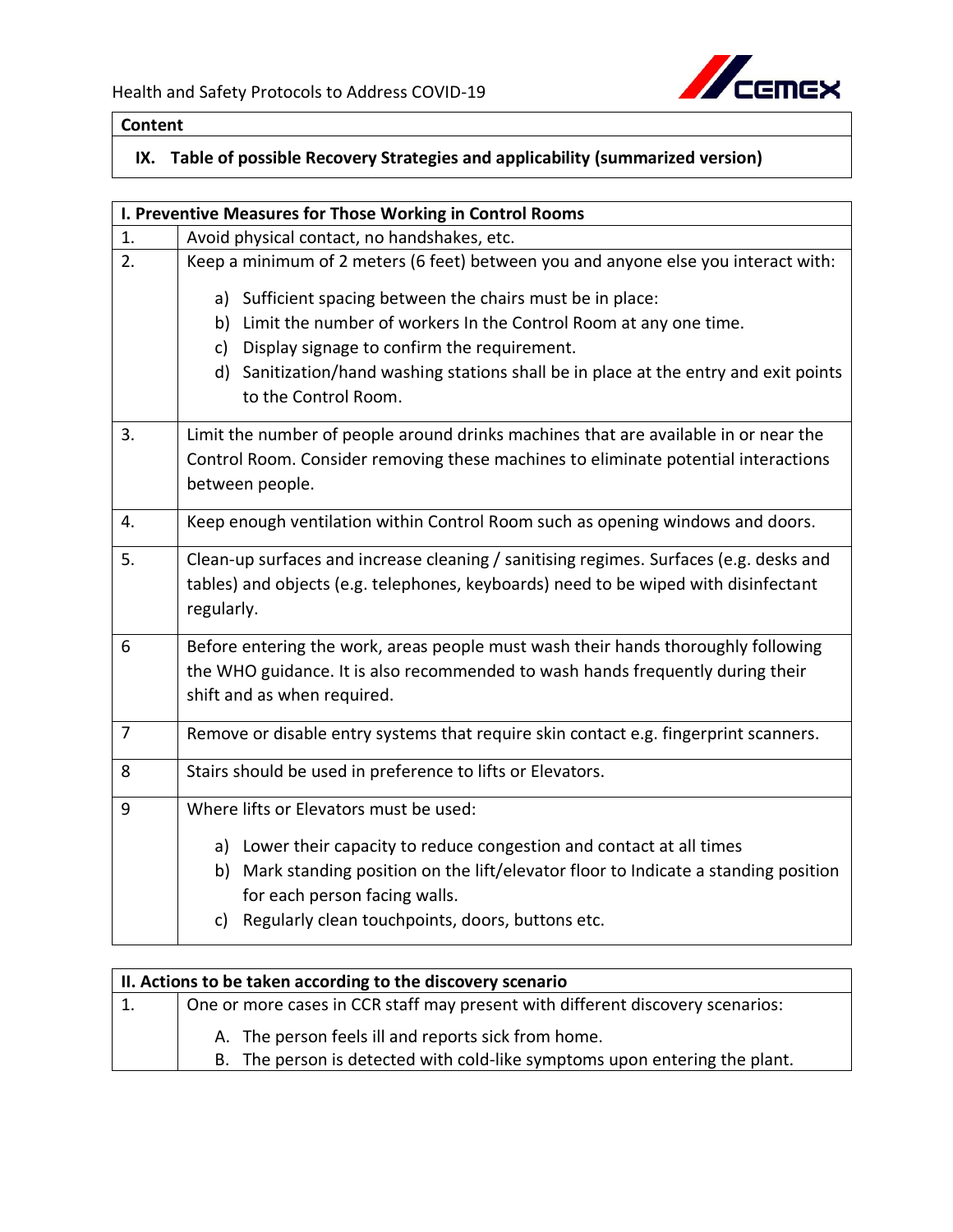

| II. Actions to be taken according to the discovery scenario |  |                                                                                                  |
|-------------------------------------------------------------|--|--------------------------------------------------------------------------------------------------|
|                                                             |  | C. The person enters the CCR without symptoms and has discomfort / symptoms<br>during his shift. |

|                | Scenario A. Actions to be taken when the affected person reports sick from home.                                  |
|----------------|-------------------------------------------------------------------------------------------------------------------|
| 1              | Request the affected person to receive medical attention by applying contagion                                    |
|                | preventive measures (use of a mask, hand washing, deep cleaning of their home, not                                |
|                | sharing food and staying isolated as much as possible).                                                           |
| $\overline{2}$ | If the CCR can operate without the affected person, keep the shift with the reduced<br>group until the end of it. |
| $\overline{3}$ | Otherwise, request substitute CCR personnel requiring a member of other CCR shifts.                               |
| $\overline{4}$ | Provide the affected person with guidelines for care at home and care of their                                    |
|                | relatives. Refer to PANDEMICS-Quarantine Protocol.                                                                |
| 5              | Follow up on affected personnel and their families, preferably by HR.                                             |

| Scenario B. Actions to follow when the affected person is detected with cold-like symptoms |                                                                     |
|--------------------------------------------------------------------------------------------|---------------------------------------------------------------------|
| upon entering the plant.                                                                   |                                                                     |
| $\vert$ 1                                                                                  | Do not allow entry and follow the "PANDEMICS - Screening protocol". |
| $\overline{2}$                                                                             | Follow the actions indicated in "Scenario A" above.                 |

**Scenario C. Actions to be taken when the affected person enters the CCR without symptoms and presents discomfort / symptoms during his/her shift.**

|                | The suspicious person must go home and before leaving site follow the leaving site<br>protocol, call to the doctor/medical service provider and ask what to do. |
|----------------|-----------------------------------------------------------------------------------------------------------------------------------------------------------------|
| $\mathcal{P}$  | Apply in the CCR, with due care, the PANDEMICS-Physical distancing protocol and                                                                                 |
|                | PANDEMICS-Workplace cleaning procedures.                                                                                                                        |
| 3              | Request the remaining of the CCR group to prepare the transfer of operation from this                                                                           |
|                | to a new CCR group. If applicable transfer operation to Remote Control CCR.                                                                                     |
| $\overline{4}$ | Request a new CCR group to come urgently to Plant.                                                                                                              |
| 5              | Before changing the CCR group, reapply the PANDEMICS-Physical distancing protocol                                                                               |
|                | and PANDEMICS-Workplace cleaning procedures.                                                                                                                    |
| 6              | Allow entry to the work area only to personnel from the CCR, staff from other                                                                                   |
|                | departments should not enter.                                                                                                                                   |
|                |                                                                                                                                                                 |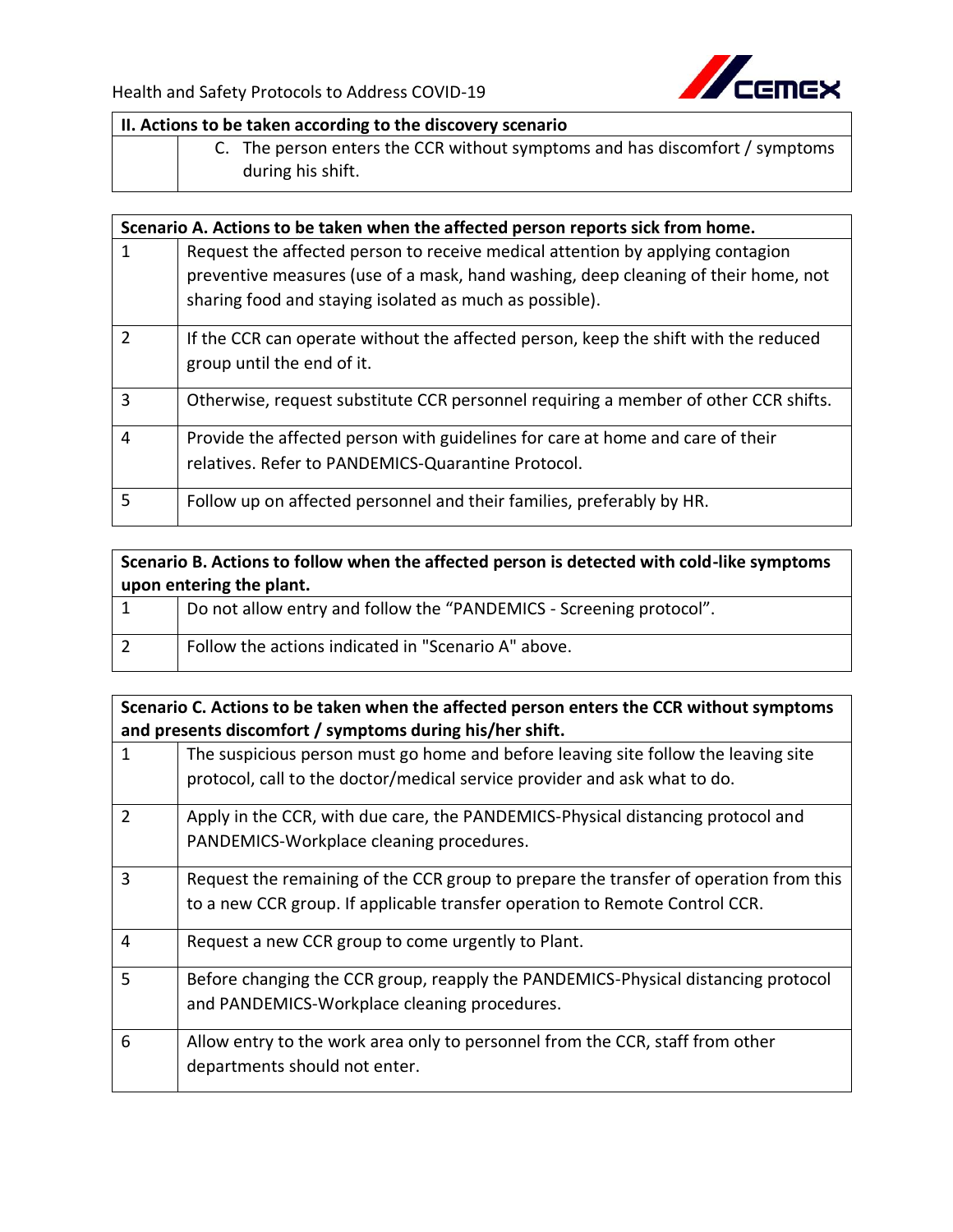

**Scenario C. Actions to be taken when the affected person enters the CCR without symptoms and presents discomfort / symptoms during his/her shift.**

| $\overline{7}$ | Send home colleagues of the affected person who have been in contact, they should<br>call to the doctor/medical center and ask what to do.              |
|----------------|---------------------------------------------------------------------------------------------------------------------------------------------------------|
| 8              | Provide the affected person and CCR colleagues with guidelines for care at home and<br>care of their relatives. Refer to PANDEMICS-Quarantine Protocol. |
| 9              | Continue the operation of the CCR with the new group.                                                                                                   |
| 10             | Follow up on affected personnel, CCR colleagues and their families. Preferably by HR.                                                                   |

|   | III. Actions to be taken in case of unavailability of critical personnel                                                                 |
|---|------------------------------------------------------------------------------------------------------------------------------------------|
| 1 | Assess the level of affectation to critical processes to define which strategies are more                                                |
|   | suitable, considering the circumstances and triggers below:                                                                              |
|   | Possible duration of the unavailability                                                                                                  |
|   | a. 14 days when critical personnel are in quarantine (due to identified exposure<br>or having symptoms without confirmation of COVID-19) |
|   | b. More 14 days when Critical personnel absent due to confirmation of COVID-19                                                           |
|   | Possible consequences in case of critical personnel unavailability                                                                       |
|   | a. Minor impact when the absence decreases the productivity, but without<br>interrupting critical processes.                             |
|   | b. Major impact when unavailability leads to disruption of critical processes.                                                           |

|                                                                                               | IV. Possible Recovery Strategies and applicability                                        |  |
|-----------------------------------------------------------------------------------------------|-------------------------------------------------------------------------------------------|--|
| 1                                                                                             | The following are just guidelines for the selection of possible recovery strategies, that |  |
|                                                                                               | could apply due to the duration of the unavailability and / or the level of impact        |  |
|                                                                                               | identified.                                                                               |  |
|                                                                                               | If the possible duration of the unavailability is 14 days with minor Impact               |  |
| 1                                                                                             | Distribute tasks among the available staff of the shift to cover the functions of the     |  |
|                                                                                               | absent person                                                                             |  |
| $\overline{2}$                                                                                | Activate the deputy appointed according to the BCP to cover the absent person             |  |
| 3                                                                                             | Take staff from another shift to cover the absence                                        |  |
| 4                                                                                             | Extend the duration of shifts if it is required to cover the operation                    |  |
| If the possible duration of the unavailability is more than 14 days with major Impact         |                                                                                           |  |
| 1                                                                                             | Reduce to the minimum the personnel within the CCR in each shift, in order to             |  |
|                                                                                               | maintain the operation with the skeleton and distribute the available staff in the        |  |
|                                                                                               | different shifts                                                                          |  |
| Additional options to evaluate according viability (based upon local regulations and industry |                                                                                           |  |
|                                                                                               | practices)                                                                                |  |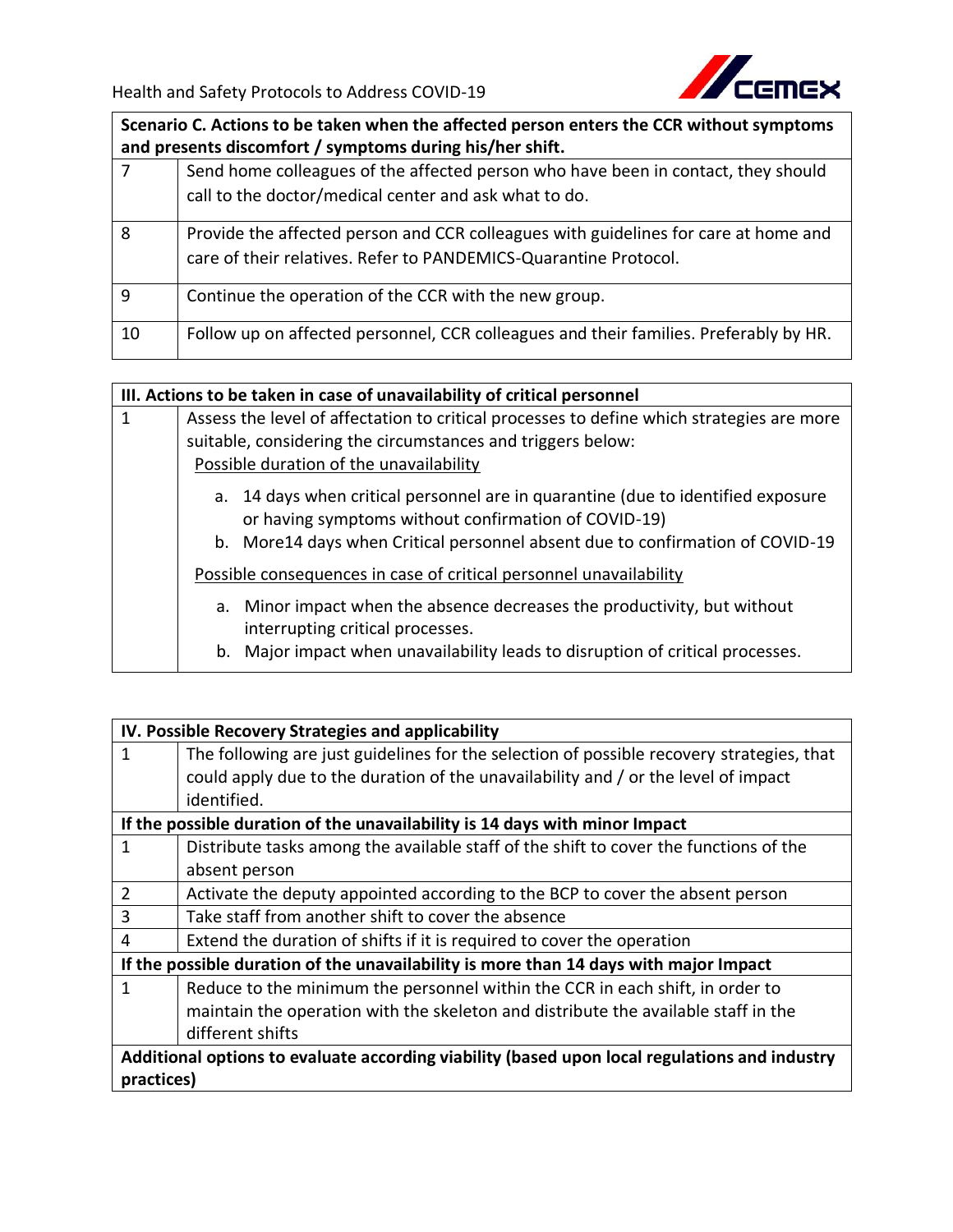

|               | IV. Possible Recovery Strategies and applicability                                 |
|---------------|------------------------------------------------------------------------------------|
|               | Seek multifunctional personnel from other departments that could cover relevant    |
|               | activities into the CCR (induction and training could be required)                 |
| $\mathcal{P}$ | Seek personnel from other plants that can be transferred to operate (if travel     |
|               | protocols and restrictions allow it)                                               |
| 3             | That retired personnel can be called to operation (induction and training could be |
|               | required)                                                                          |
| 4             | Seek with industry associations to hire temporarily or make a swap from other      |
|               | laboratory experts (induction and training could be required)                      |
| 5             | Look for outsourcing services from specialized providers that have availability of |
|               | experts with the skills needed.                                                    |
| 6             | Use available technology for virtual support, refer to: PANDEMICS-Field remote     |
|               | support protocol                                                                   |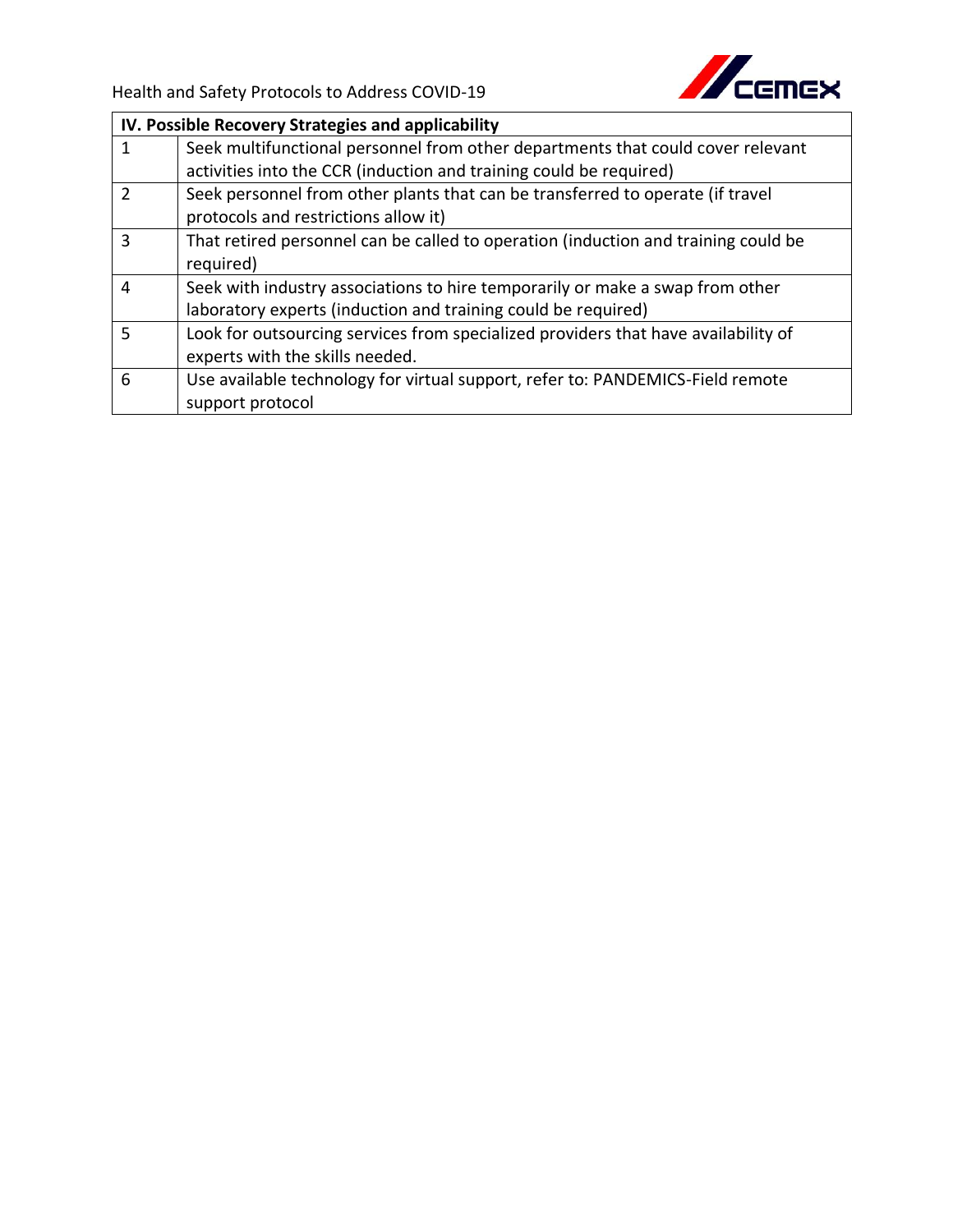

| V. Table of possible Recovery Strategies and applicability (summarized version)   |                                                                                                                                                                                                    |         |                              |              |                        |  |  |  |
|-----------------------------------------------------------------------------------|----------------------------------------------------------------------------------------------------------------------------------------------------------------------------------------------------|---------|------------------------------|--------------|------------------------|--|--|--|
|                                                                                   |                                                                                                                                                                                                    |         | <b>Estimated</b><br>duration |              | <b>Level of Impact</b> |  |  |  |
| <b>Recovery Strategies</b>                                                        |                                                                                                                                                                                                    | 14 days | $>14$<br>days                | <b>Minor</b> | <b>Major</b>           |  |  |  |
| a.                                                                                | Distribute tasks among the available staff of the<br>shift to cover the functions of the absent person                                                                                             | X       |                              | X            |                        |  |  |  |
|                                                                                   | b. Activate the deputy appointed according to the<br>BCP of the plant to cover the absent person                                                                                                   | x       |                              | X            |                        |  |  |  |
| c.                                                                                | Substitute staff with personnel from shift to cover<br>the absence                                                                                                                                 | Χ       | X                            | X            | X                      |  |  |  |
|                                                                                   | d. As necessary, extend the duration of shifts to<br>cover the operation                                                                                                                           | Χ       | X                            | X            | X                      |  |  |  |
| e.                                                                                | Reduce to the minimum the personnel within the<br>CCR in each shift, in order to maintain the<br>operation with the minimum skeleton and<br>distribute the available staff in the different shifts |         | X                            |              | X                      |  |  |  |
| Additional options to evaluate according viability (based upon local regulations) |                                                                                                                                                                                                    |         |                              |              |                        |  |  |  |
| f.                                                                                | Seek multifunctional personnel from other<br>departments that could cover relevant activities in<br>the CCR (consider that induction and training<br>could be required)                            |         | х                            |              | X                      |  |  |  |
| g.                                                                                | Seek personnel from other plants that can be<br>transferred to operate (Please refer to<br><b>PANDEMICS - Travel Protocol)</b>                                                                     |         | Χ                            |              | Χ                      |  |  |  |
| h.                                                                                | Retired personnel can be called to operation<br>(consider that induction and update training could<br>be required)                                                                                 |         | X                            |              | X                      |  |  |  |
| i.                                                                                | Seek with industry associations to hire<br>temporarily or make a swap from other laboratory<br>experts (induction and training could be required)                                                  |         | X                            |              | X                      |  |  |  |
| j.                                                                                | Look for outsourcing services from specialized<br>providers that have availability of experts with the<br>skills needed.                                                                           |         | X                            |              | X                      |  |  |  |